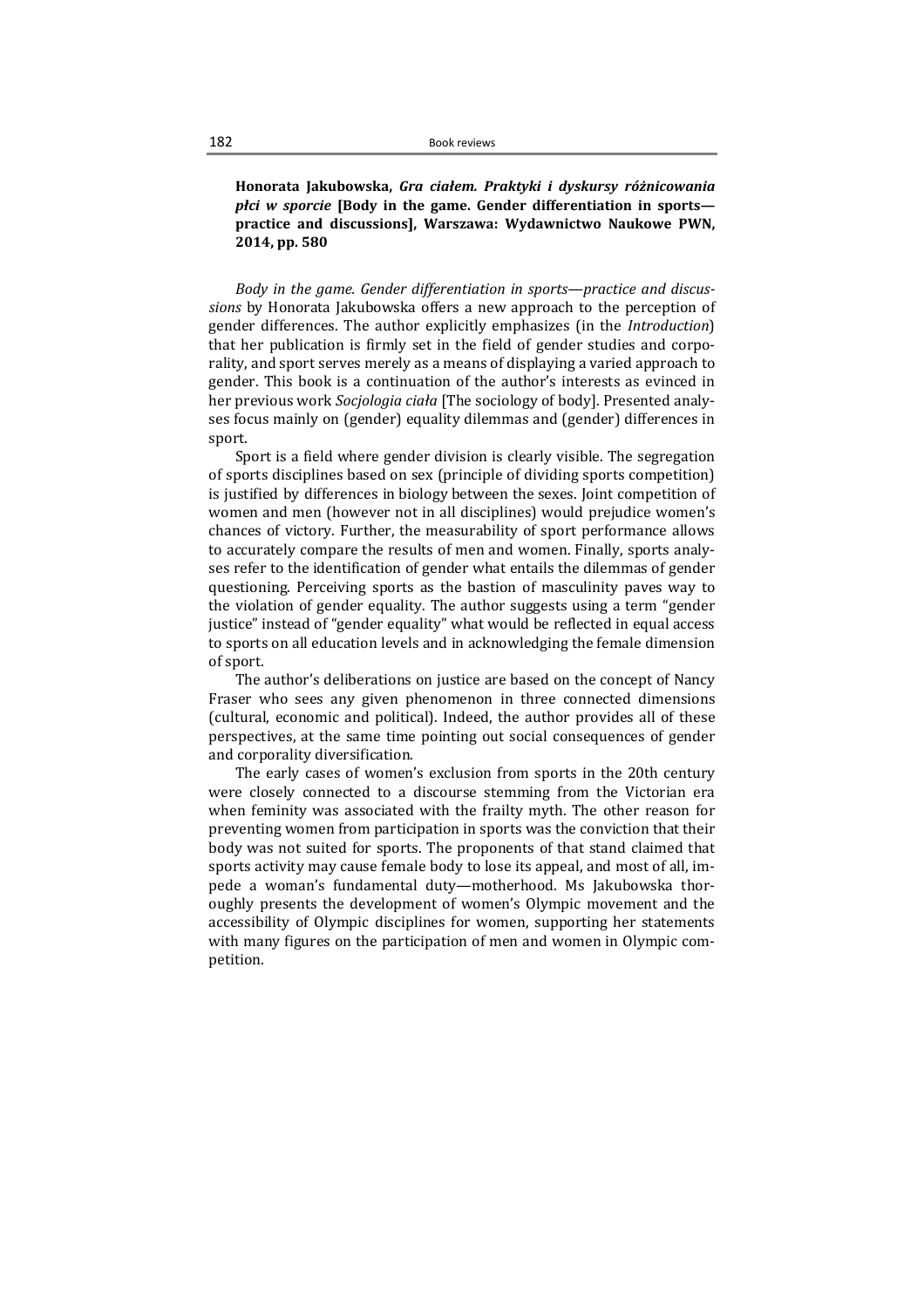Inarguably, it was difficult for women to enter the world of sport (at first they were not allowed to participate in competitions), sometimes even with certain political undertones behind their participation. To mark their presence in sport, women formed associations and set up organizations to highlight the issue of discrimination. Of particular importance is the emphasis on the situation of female athletes from Muslim states.

Having in mind the necessity of defining gender, imposed by the competition in given disciplines, the author analyses the definition of gender and the difficulties arising therefrom. These inquiries are complemented by the analysis of the cases of transsexual and hermaphrodite athletes.

Further in her book, the author investigates the larger context of women's absence from sports which may stem from social and political determinants. Ms Jakubowska touches upon the issues of sport socialization and various ways of encouraging children to participate in sport activities. The author also highlights the problem of doping both with the use of supplements and the so-called textile doping—smart performance-boosting sportswear backed by large clothing corporations. Finally, Ms Jakubowska comments on defining certain sports as female or male ones, and on the socio-linguistic dilemmas of maintaining the male perspective as the standard one and deprecating the female one.

The presented analyses clearly show that women's sports are less popular in the media. The author indicates that as much as 85% of sports broadcast refer to men's sports. A telling example may be the fact that in Poland a women's football game was first televised only in 2011 on TVP Sport. Ms Jakubowska presents quantitative analyses which clearly show that football is the most popular sport discipline and the media tend to focus on the men's sports. Television plays a significant role in promoting women's sports. Since women's sports receive less attention in the media, they are worse paid and, more than anything else, undervalued by the viewers. The author also highlights the idea of attracting the public, especially men, by modifying sportswear so that it accentuates the sex-appeal of female athletes. She also pays special attention to the financing of sports, leading to a conclusion that the richer the sport discipline, the more gender differences.

All the issues addressed by H. Jakubowska in her book are based on her own qualitative research. She has conducted forty-three interviews with female athletes and persons directly involved in sport: coaches, trainers, presidents of clubs and associations activists. She has also held three focused interviews with people interested in sport and 10 in-depth interviews with feminist activists. Such a diverse group of respondents brings diverse data what is a great value of this book. It allows to see all the discussed issues from various perspectives: woman's, man's, participant's or viewer's.